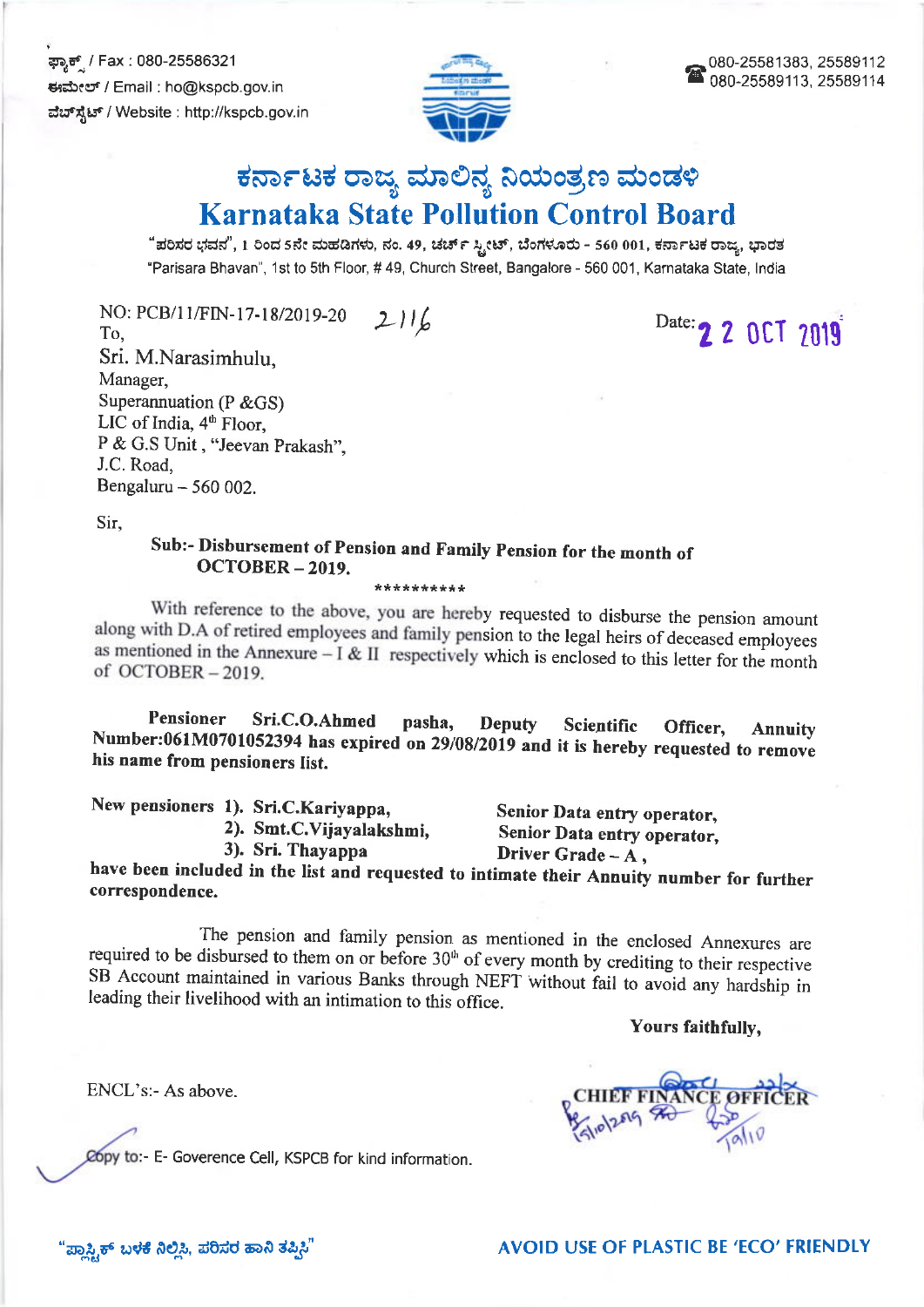Oct-19<sub>P</sub>

## ANNEXURE -1 Statement showing the details of monthly pension to be disbursed to the followinq retired employees of K.S.P.C.B for the month of **OCTOBER- 2019**

| SI.No                     | Names (Sri/Smt)                  | <b>Annuity Number</b>            | Pension (Rs.)  |
|---------------------------|----------------------------------|----------------------------------|----------------|
| $\mathbf{1}$              | Sampangi Ramaiah. C.N.           | 30-1170                          | 20631          |
| $\overline{2}$            | Sree Rangamma                    | 501M0530008996                   | 26972          |
| $\overline{\overline{3}}$ | Ramaiah B.                       | 501M1007008601                   | 48063          |
| 4                         | Sreeramalu. N                    | 061M0701013225                   | 16148          |
| $\overline{5}$            | Shankaramma. M                   | 501M0201012086                   | 11803          |
| $\overline{6}$            | Bharath Bhushan K.               | 501M1231011694                   | 23882          |
| 7                         | Ramakrishna. S                   | 061M0121017562                   | 46913          |
| $\overline{\mathbf{8}}$   | Shambhavi Kamath                 | 061M0101018514                   | 21097          |
| $\overline{9}$            | Bheem Naik T.<br>Rajeshwari B.N. | 061M0101018552                   | 22811          |
| 10<br>11                  | Muralidhara                      | 061M0601020930                   | 17745<br>14452 |
| $\overline{12}$           | Narasimhaiah N.                  | 061M0301020672<br>061M0601020738 | 26516          |
| 13                        | Kullegowda D.                    | 061M0701020892                   |                |
| 14                        |                                  |                                  | 17296          |
|                           | Shamanna J.                      | 061M0901021242                   | 15050          |
| 15                        | Althaf Hussain C.                | 061M1101021692                   | 18615          |
| 16                        | Shyamsundar R.                   | 061M1101022207                   | 45768          |
| 17                        | Shivakumar Nagur                 | 061M0401023678                   | 16895          |
| 18                        | Vasantha C.                      | 061M0501023227                   | 23847          |
| 19                        | Ramegowda S.K.                   | 061M0701024112                   | 22859          |
| $\overline{20}$           | Krishna                          | 061M0701024113                   | 17045          |
| $\overline{21}$           | Shivakumar S.R.                  | 061M0401024637                   | 9329           |
| 22                        | Eshappa                          | 061M1201025433                   | 18120          |
| 23                        | Siddaraju H.                     | 061M0701024114                   | 22859          |
| 24                        | Jayapraksh M.N.                  | 061M0603030610                   | 46452          |
| 25                        | Ningarajappa N.                  | 061M0601027289                   | 15686          |
| 26                        | Simha M.D.N.                     | 061M0601027370                   | 48522          |
| 27                        | Venkatasubbarao M.S.             | 061M0801028311                   | 20466          |
| 28                        | Sujatha N.R.                     | 061M0301030193                   | 19011          |
| 29                        | Narayanaswamy C.                 | 061M0603030611                   | 19931          |
| 30                        | Bhagyavan J.                     | 061M0609030713                   | 10220          |
| 31                        | Basavaraju Urs V.                | 061M0617030831                   | 19735          |
| 32                        | Panchaiah Nandikol               | 061M0901032087                   | 23847          |
| 33                        | K.S Subbalakshmi                 | 061M1222033169                   | 20069          |
| 34                        | Vijaylakshmi G.                  | 061M0518034247                   | 19908          |
| 35                        | Pamila G.                        | 061M0601035674                   | 14956          |
| 36                        | Shabbir Hussain                  | 061M0701036054                   | 17100          |
| 37                        | Shivrudraswamy P.                | 061M0701036024                   | 27436          |
| 38                        | T.R.Basavarajappa                | 061M0701035818                   | 17630          |
| 39                        | Prakash S.                       | 061M0701036057                   | 21315          |
| 40                        | Madachar                         | 061M0701036052                   | 11234          |
| 41                        | Venkatesh A.T                    | 061M1001037690                   | 19731          |
| 42                        | C.Pushpa                         | 061M1101038791                   | 20970          |
| 43                        | M.S.Muralidhara                  | 061M0101039277                   | 18611          |
| 44                        | Siddashetty                      | 061M0201039434                   | 13573          |
| 45                        | Mallappa                         | 061M0301039875                   | 18422          |
| 46                        | A.V.Nagaraj Shetty               | 061M0501040461                   |                |
|                           |                                  |                                  | 26725          |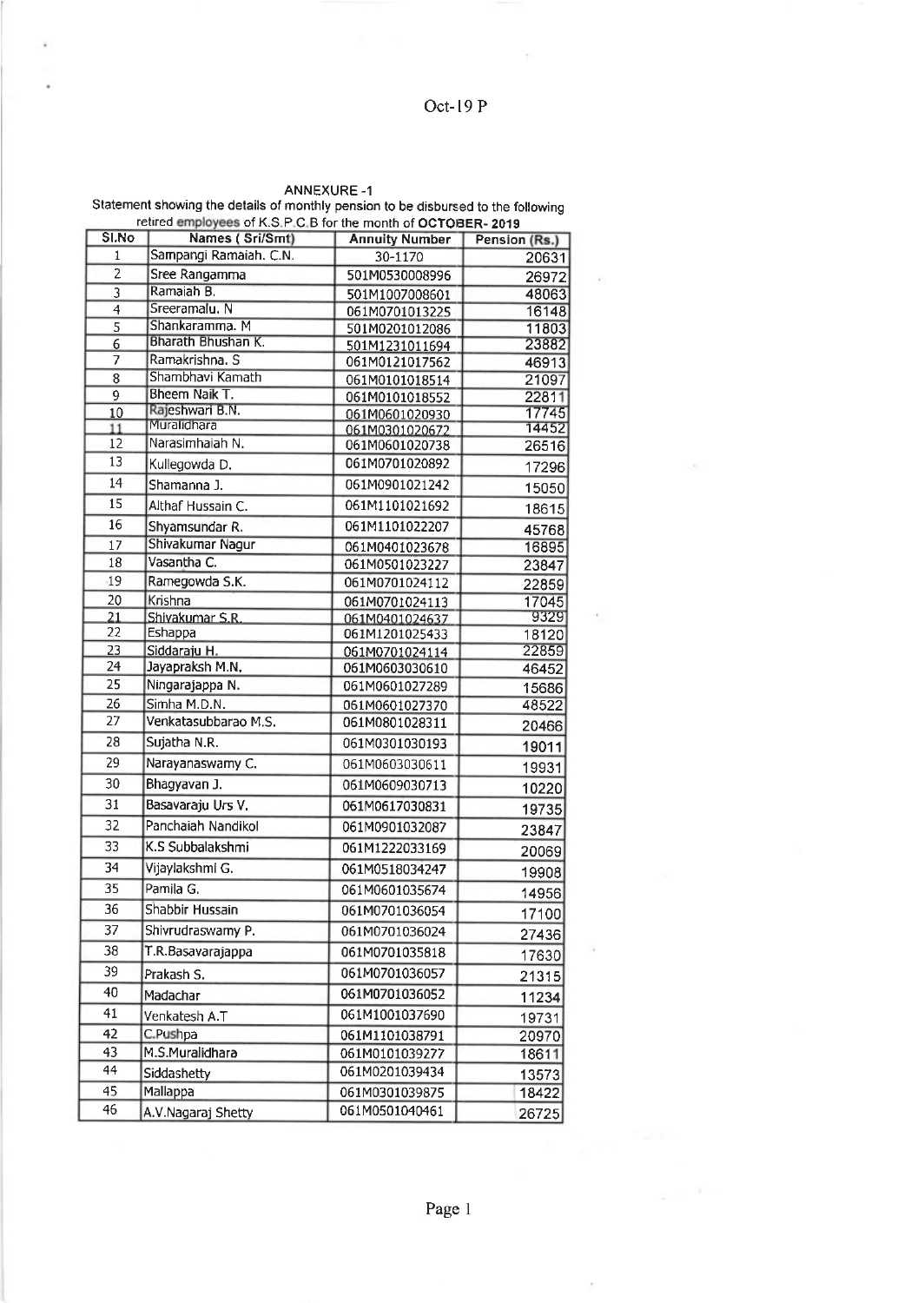Oct-I9 P

|                       |                                           | <b>TOTAL</b>                     | 2082491        |
|-----------------------|-------------------------------------------|----------------------------------|----------------|
| 91                    | Thayappa                                  |                                  | 17889          |
| 90                    | C.Vijayalakshmi                           |                                  | 16851          |
| 89                    | C.Kariyappa                               |                                  | 16851          |
| 88                    | B.N.Ramesh kumar                          |                                  | 42034          |
| 87                    | Manjunatha.K                              |                                  | 25920          |
|                       | Kalaichelvi.G                             | 501200003294                     | 27913          |
| 86                    | B.Nagappa                                 | 501200003227                     | 26523          |
| 84<br>85              | R.Gurumurthy                              | 501200003226                     | 37351          |
| 83                    | M.Lakshman                                |                                  | 38267          |
| 82                    | B.G.Mohankrishnan                         | 501200002925                     | 44083          |
| 81                    | N.Venugopal Murthy                        | 501200000882                     | 25919          |
| 80                    | Sarathy.P                                 | 501200000860                     | 21993          |
|                       | ShanthaKumari.R                           | 501200000858                     | 29303          |
| 78<br>79              | C.M.Satheesh                              | 501200000670                     | 36438          |
| 77                    | K.M.Lingaraju                             | 501200000671                     | 35523          |
| 76                    | N.Lakshman                                | 501200000642                     | 30830          |
| 75                    | R. Thipperangappa                         | 501200000274                     | 16123          |
| 74                    | P.M.Shiddanagoudar                        | 501200000276                     | 24332          |
| 73                    | Hanumanthappa                             | 501200000201                     | 17889          |
| 72                    | S.Sudha                                   | 501200000113                     | 20779          |
| $\overline{71}$       | <b>B.G.Jekinakatti</b>                    | 501200000075                     | 16956          |
| $\overline{70}$       | <b>G.Srinivasa Murthy</b>                 | 501200000074                     | 18804          |
| 69                    | T.Manjulakshi                             | 501200000076                     | 24713          |
| 68                    | G.Chandrashekar                           | 061M0101050269                   | 26812          |
|                       | Shivagiriyaiah                            | 061M0101050270                   | 18757          |
| 67                    | C.Jaya Kumar                              | 061M1201049877                   | 19410          |
| 65<br>$\overline{66}$ | V.Ananda                                  | 061M0701047827                   | 24346          |
| 64                    | M.P.Thasildhar                            | 061M0701047826                   | 21378          |
|                       | S.Balakrishna                             | 061M0701047824                   | 23554          |
| 62<br>63              | R.Narayana Rao                            | 061M0701047821                   | 14344          |
| 61                    | Venkataswamy                              | 061M0501040463                   | 13142          |
| 60                    | S.Nanda Kumar                             | 061M0201045339                   | 48522          |
| 59                    | M.R.Rachappana Mata                       | 061M0301046257                   | 17985          |
| $\overline{58}$       | C.Channaiah                               | 061M1201044506                   | 27650          |
| $\overline{57}$       | Muniyamma<br>T.R.Rangamma                 | 061M1201044284                   | 8501<br>13791  |
| 56                    |                                           | 061M1201043982                   | 13788          |
| $\overline{55}$       | R.Raghupathi                              | 061M0901042704                   |                |
| $\overline{54}$       | L.Narayana Swamy                          | 061M0901042705                   | 31611          |
| $\overline{53}$       | H.R.Mohan kumar                           | 061M0901042748<br>061M0901042703 | 20234<br>19428 |
| $\overline{52}$       | Gulab Singh                               |                                  | 20888          |
| $\overline{51}$       | S.Y.Sampath Kumar<br><b>B.H.Venkatesh</b> | 061M0801041465                   | 22467          |
| $\overline{50}$       |                                           | 061M0801041464                   | 20308          |
| 49                    | Manjunagaraju                             | 061M1001042783                   | 11984          |
| 48                    | R.N.Wadekar                               | 061M1001042768                   | 14041          |
| 47                    | R.Shekar                                  | 061M0501040459                   |                |



Page 2